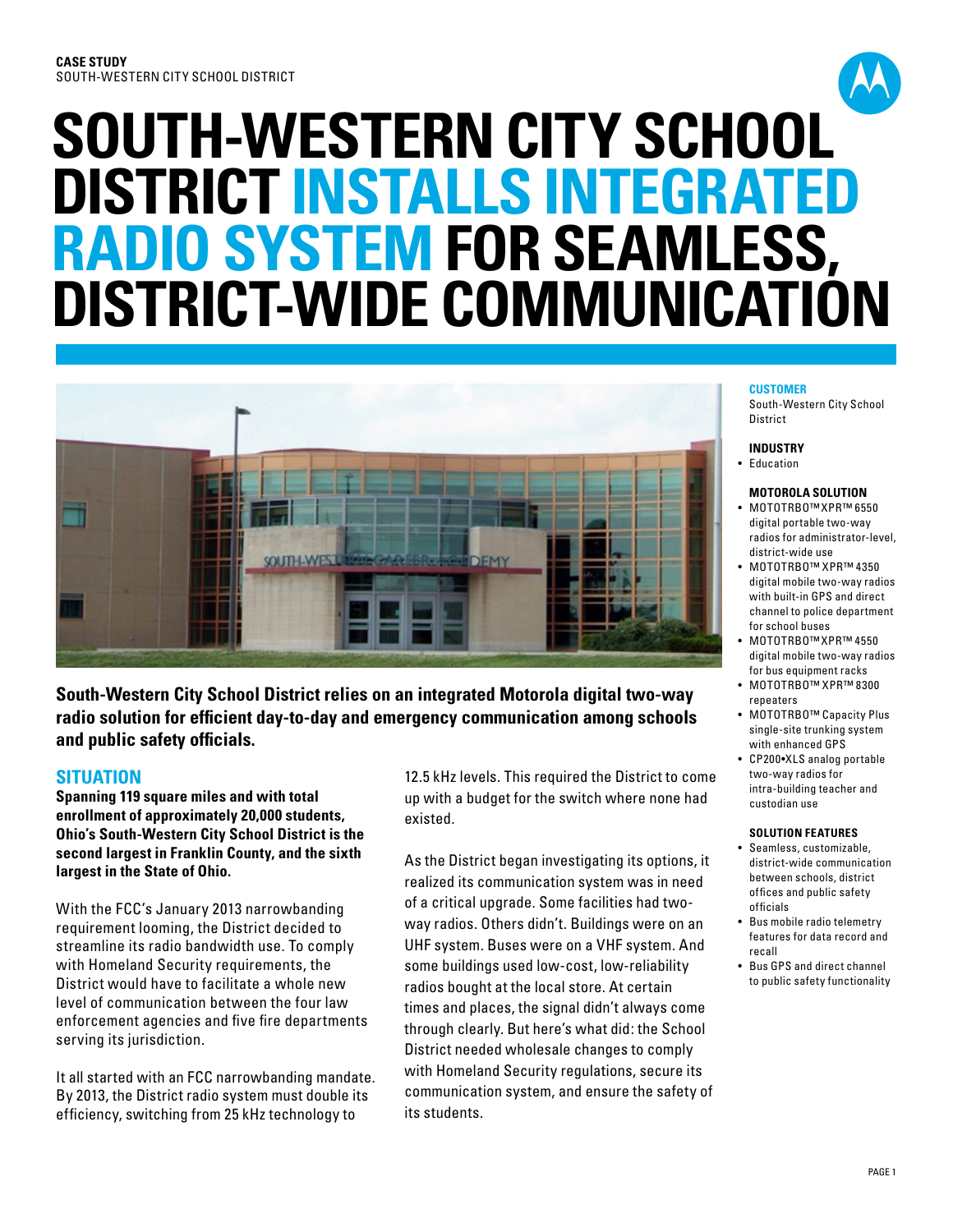# **20,000 STUDENTS 119 SQUARE MILES 31 SCHOOLS 1 SEAMLESS NETWORK**



# **solution**

**A comprehensive, customized and cost-effective radio communication system.**

Since the District sought a solution integrated with first-responding agencies, it first turned to the Grove City Police Department, which had a relationship with a local channel partner, B&C Communications. Led by District Project Director of Readiness and Emergency Management in Schools, Gary L. Sigrist, Jr., the District turned to B&C with a long list of requirements, which included the challenge of communicating directly with one of its police departments.

"We met with B&C Communications, and we talked about a consistent communication piece across the District. We wanted to be able to communicate through different departments, buildings, etc. When we explained that we wanted to start from scratch and buy new equipment to communicate across the District, we started looking at the CP200•XLS radios for building use and MOTOTRBO for District-wide use. We talked about communicating with the Grove City Police and about GPS."

"I knew what we needed in terms of Homeland Security and communicating with first responders. To be honest, we didn't know what was out there. When I conveyed our ultimate goal and needs,

that's when they suggested the MOTOTRBO and CP200•XLS to meet our long-term needs." The rest was history.

The installation occurred in two phases. First, in Spring 2011, each District building received a CP200•XLS radio. These analog radios were meant for day-to-day use within the building. Because all the radios were the same model, they could be used interchangeably in buildings throughout the District. This was especially helpful to facilitate easy communication when staff from different schools needed to bring their radios to a multi-school event.

Second, in Summer 2011, the District began programming and installing MOTOTRBO digital mobile radios in buses. In August 2011, the District equipped its administrators with MOTOTRBO portable radios capable of communicating with anyone in the District, anywhere in the District – whether they were using a CP200•XLS analog radio or a MOTOTRBO digital radio. Sigrist characterized the entire installation and transition process as a "pretty smooth rollout."

# **RESULTS**

In August 2011, the District introduced a newly integrated radio system, compliant with the 2013 FCC narrowbanding mandate and with Homeland Security requirements. It includes the right mix of radios for their needs. Now, the District is utilizing an UHF channel, facilitating consistent communication throughout the entire District. Each District building is equipped with a CP200•XLS analog portable radio. School buses are equipped with MOTOTRBO digital mobile radios, which include GPS and a direct channel to the Police Department. Administrators use MOTOTRBO radios in analog or digital mode to easily communicate between buildings and departments, as well as with public safety officials. This integrated radio solution will greatly enhance the efficiency and functionality of District-wide communications.

**"When I conveyed our ultimate goal and needs, that's when they suggested the MOTOTRBO and CP200•XLS to meet our long-term needs."**

Gary L. Sigrist, Jr., District Project Director of Readiness and Emergency Management in Schools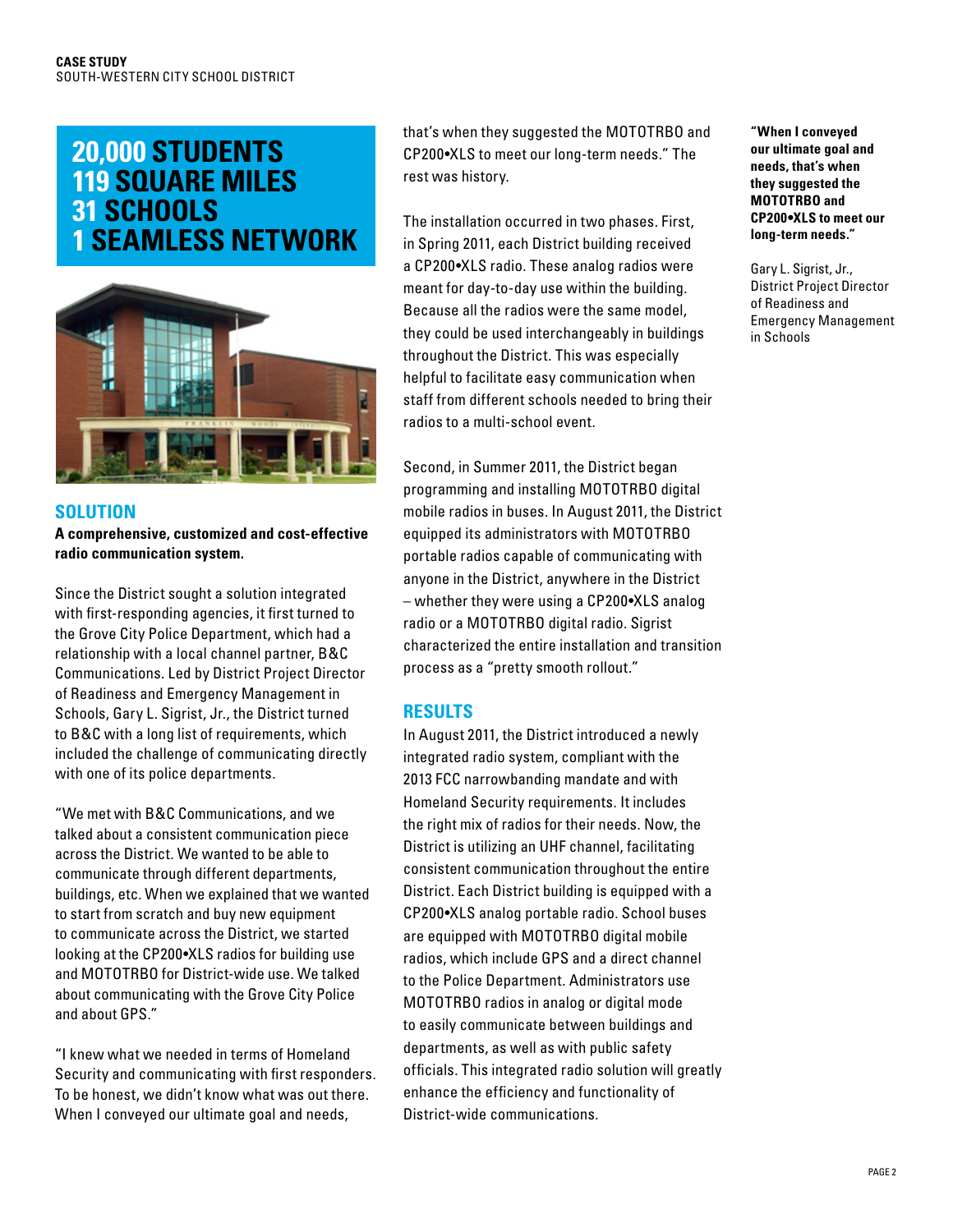#### **CASE STUDY** SOUTH-WESTERN CITY SCHOOL DISTRICT



#### **INTEGRATED COMMUNICATION, DISTRICT-WIDE**

The District now has an integrated communication system that is Homeland Security compliant. Every administrator's MOTOTRBO digital radio is programmed so that it can operate with any of the CP200•XLS analog portable, building-specific radios in the district. Administrators can also switch their radios to operate on the district-wide MOTOTRBO Capacity Plus digital system. This includes a hidden, listen-only channel, through which building principals and administrators can be notified in the event of an emergency.

Sigrist remembers a perfect example of this district-wide functionality: "Yesterday, we had an incident where a building was without power. They were told that it was going to be out for at least 3 hours. We had property services, transportation, the superintendent's office, and the public information office all on one channel. I was just listening, because they don't need me to make those kinds of decisions. What you could hear was that we had people literally as far apart in our district as they could possibly be, but because we were all on the same channel, everyone heard the same discussion. That's the way it was supposed to work."

# **PRIVATE CALL IS THE RIGHT CALL**

One vital MOTOTRBO function is "private call." Sigrist recounts a recent incident: "I was at a building and I noticed there was a news reporter sitting up on the school property, which was not allowed. I was able to program my radio so it was a clone of the building radio. Because I was outside the building, I was able to contact the principal on his channel, as I didn't want everyone on the staff to hear what was going on outside. I said, 'Private call my radio.' Then he was able to private call my radio, so he and I were the only two that could hear the conversation about what was happening outside."

# **TELEMETRY FEATURES CREATE INSTANT RECORD**

Each District bus is equipped with a suite of telemetry features, tracking speeds, when doors are open, whether lights are flashing and more. When drivers press the "panic button," the radio automatically transfers to the police department for 30 seconds. Law enforcement officials can then speak directly to the driver and also listen to what's going on in the bus, even if the driver can't talk. Because each mobile radio is assigned to a given bus, authorities know which bus it is when they key their microphone.



**"We had people literally as far apart in our district as they could possibly be, but because we were all on the same channel, everyone heard the same discussion."**

Gary L. Sigrist, Jr., District Project Director of Readiness and Emergency Management in Schools